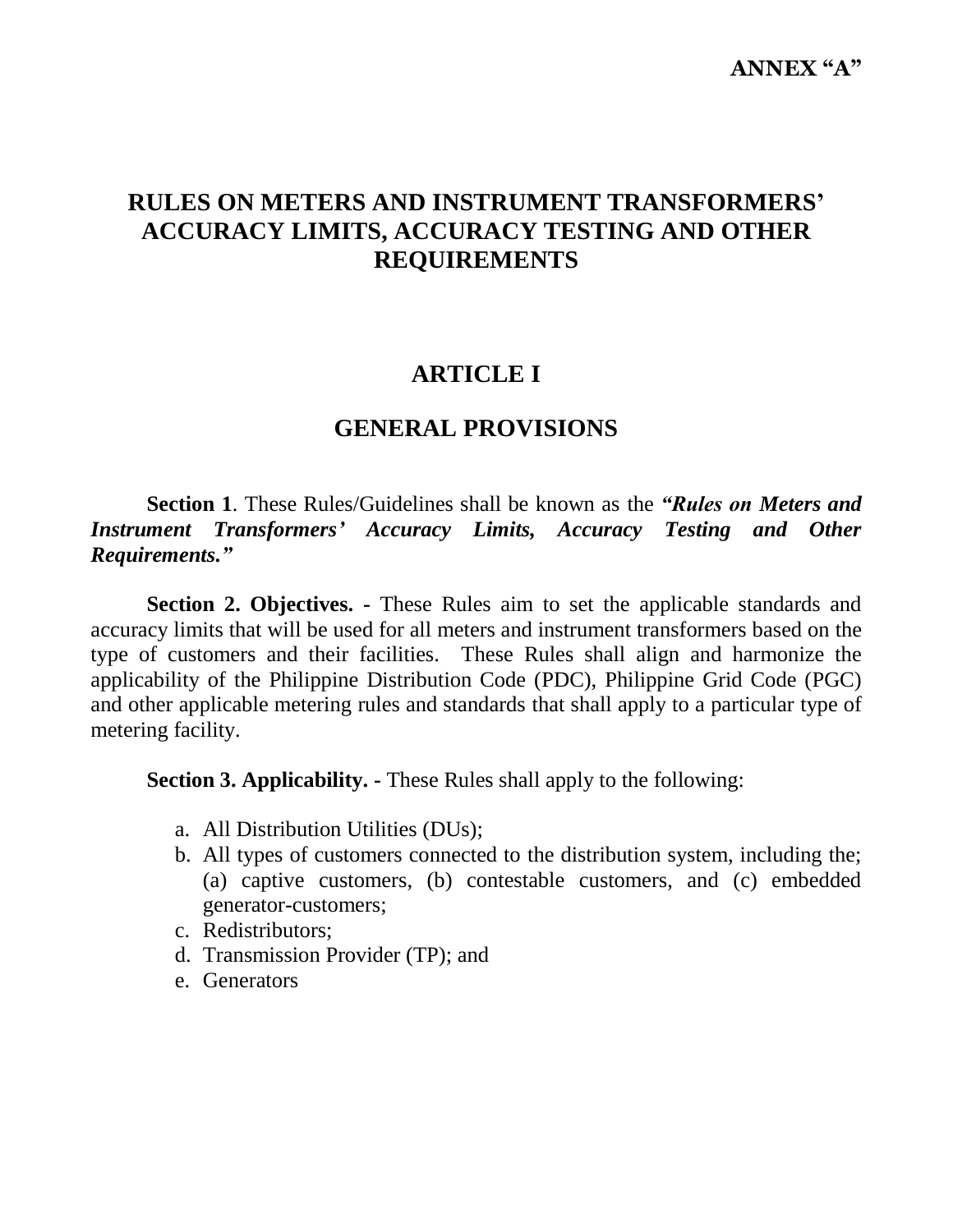## **Section 4. Definition of Terms.**

| <b>Accuracy Class (Instrument</b><br><b>Transformer</b> )     | The limits of transformer correction<br>factor in terms of percent error, that<br>have been established to cover specific<br>performance ranges for line power<br>factor conditions between 1.0 and 0.6<br>lag.                                |
|---------------------------------------------------------------|------------------------------------------------------------------------------------------------------------------------------------------------------------------------------------------------------------------------------------------------|
| Act                                                           | Republic Act No. 9136, otherwise<br>known as the Electric Power Industry<br>Reform Act of 2001.                                                                                                                                                |
| <b>American National</b><br><b>Standards Institute (ANSI)</b> | A private non-profit organization that<br>oversees the development of voluntary<br>standards for products,<br>consensus<br>services, processes, systems,<br>and<br>personnel in the United States.                                             |
| <b>Captive Market</b>                                         | Refers to electricity end-users who do<br>not have choice of a supplier of<br>electricity, as may be determined by the<br>ERC in accordance with the EPIRA.                                                                                    |
| <b>Contestable Market</b>                                     | The electricity end-users who have a<br>choice of supplier of electricity, as may<br>determined by the ERC<br>be<br>in<br>accordance with the EPIRA.                                                                                           |
| <b>Distribution Utility</b>                                   | cooperative, private<br>electric<br>Any<br>corporation, government owned utility<br>or existing local government unit which<br>has an exclusive franchise to operate a<br>distribution system in accordance with<br>its franchise and the Act. |
| <b>Embedded Generator</b>                                     | entity that generates<br>person<br><sub>or</sub><br>A<br>electricity using a Generating Plant that<br>is connected to a Distribution System of<br>any User and has no direct connection                                                        |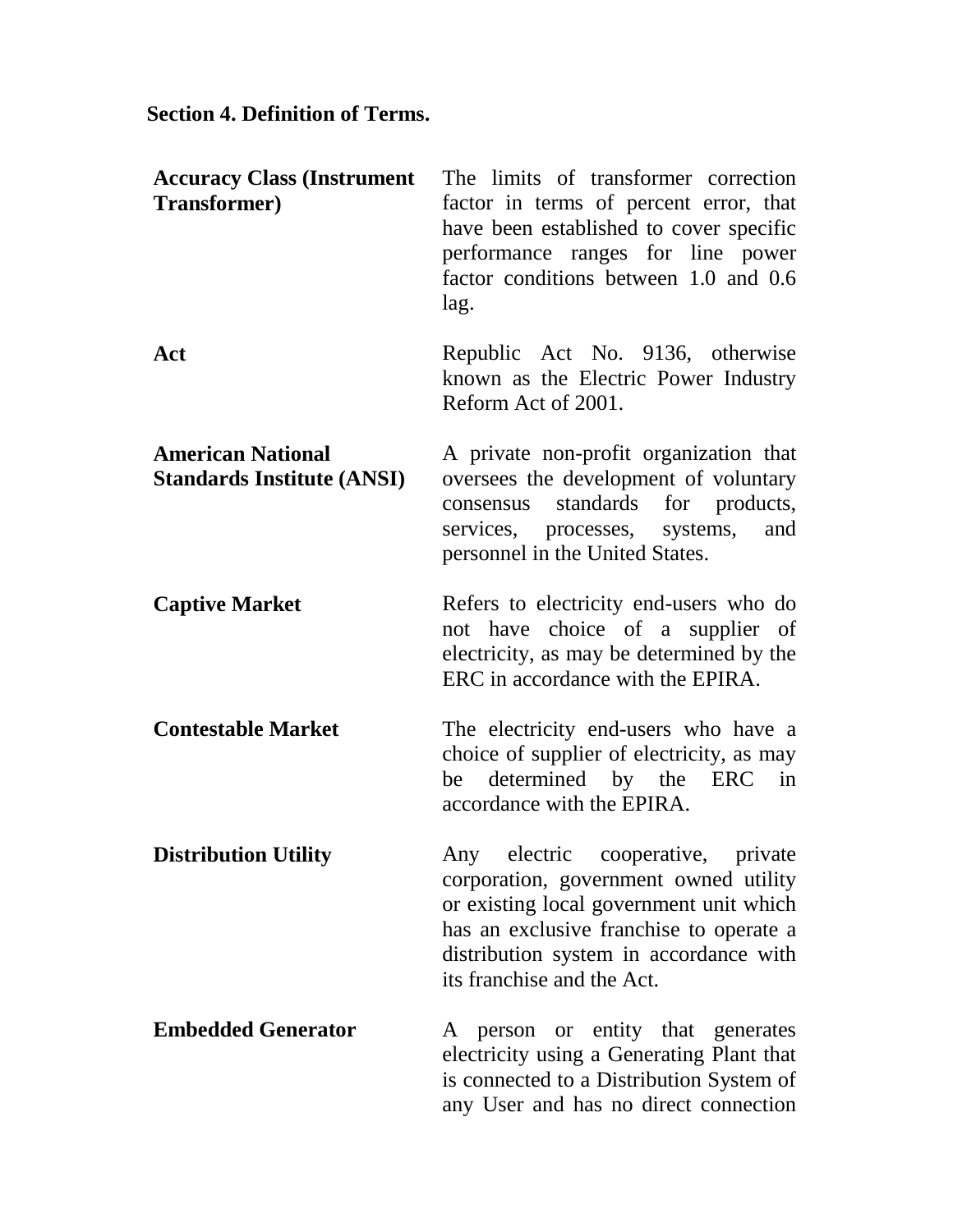to the Grid.

| <b>EPIRA</b>                                                        | Republic Act No. 9136, otherwise<br>known as the Electric Power Industry<br>Reform Act of 2001                                                                                                                                                                                                                                                                                                                                                                                                                                                                                                   |
|---------------------------------------------------------------------|--------------------------------------------------------------------------------------------------------------------------------------------------------------------------------------------------------------------------------------------------------------------------------------------------------------------------------------------------------------------------------------------------------------------------------------------------------------------------------------------------------------------------------------------------------------------------------------------------|
| <b>Energy Regulatory</b><br><b>Commission (ERC)</b>                 | The independent and quasi-judicial<br>regulatory agency created under Section<br>38 of the Act.                                                                                                                                                                                                                                                                                                                                                                                                                                                                                                  |
| <b>Generation Company</b>                                           | Any person or entity authorized by the<br>ERC to operate a facility used in the<br>Generation of Electricity.                                                                                                                                                                                                                                                                                                                                                                                                                                                                                    |
| <b>International</b><br><b>Electrotechnical Commission</b><br>(IEC) | worldwide organization<br>for<br>A<br>Standardization comprising all national<br>electrotechnical committees.                                                                                                                                                                                                                                                                                                                                                                                                                                                                                    |
| <b>Instrument Transformers</b>                                      | A transformer that reproduces in its<br>secondary circuit in a definite and<br>known proportion, the voltage<br><b>or</b><br>current of its primary circuit with the<br>phase relation substantially preserved.                                                                                                                                                                                                                                                                                                                                                                                  |
| <b>Redistributors</b>                                               | A person or entity, which has an electric<br>service contract with PU's, EC and re-<br>distributes electricity to other person/s<br>or entity/ies. This may include a<br>building owner, building administrator<br>or homeowners' association charged<br>with the responsibility of redistributing<br>electricity to the individual unit-users of<br>the same building or the owner of the<br>Load-End Power Substation charged<br>with the responsibility of redistributing<br>electricity to the individual building<br>with<br>industrial<br>owners<br>an<br><b>or</b><br>Commercial Complex. |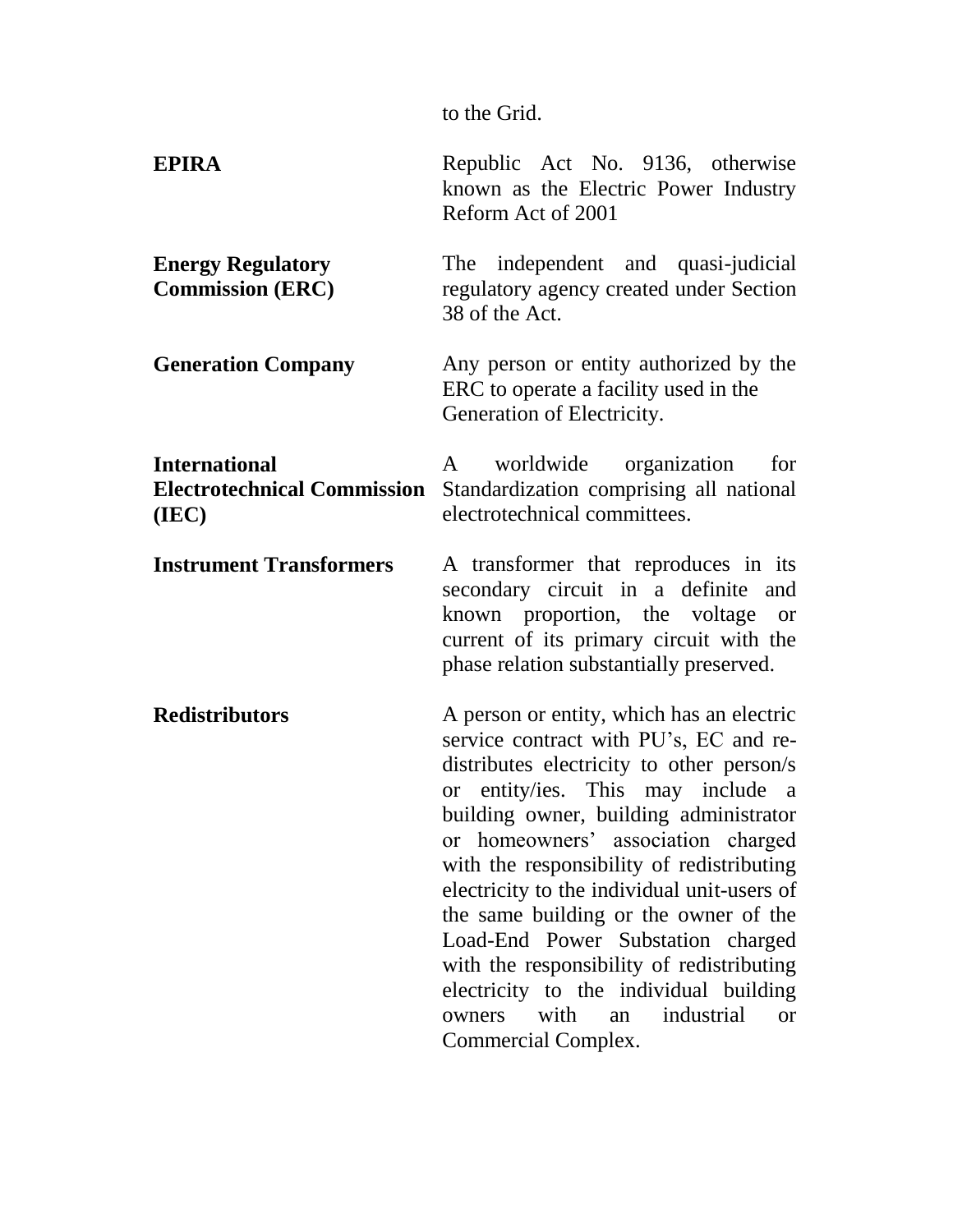| <b>Transmission Provider</b> | The TRANSCO or its Concessionaire<br>with the exclusive national franchise for<br>the operation, maintenance and<br>expansion of the Grid, as provided for |
|------------------------------|------------------------------------------------------------------------------------------------------------------------------------------------------------|
|                              | in Republic Act No. 9511. For the<br>avoidance of doubt, the Transmission<br>Provider includes the System Operator.                                        |
| <b>Watt-hour meter</b>       | A device that measures and records the                                                                                                                     |

A device that measures and req consumption or production of electricity.

## **ARTICLE II**

# **ACCURACY LIMITS, TESTING AND OTHER REQUIREMENTS FOR WATT-HOUR METERS**

#### **Section 5. General Principles**

The accuracy limits, testing and other requirements for watt-hour meters shall be based on the type of metering and its voltage level. This will ensure that all the metering practices of the Generators, TP, DUs and Redistributors are acceptable and based on existing metering standards, as prescribed under these Rules.

### **Section 6**. **Pre-Installation Testing/Certification of Watt-hour Meters**

All watt-hour meters must be tested, certified and sealed by the ERC prior to installation in the customers' premises. Their accuracy limits shall be within the limits set under Section 7 of these Rules.

### **Section 7. Watt-hour Meter Accuracy Limits and the corresponding Applicable Rules and Regulations**

The accuracy limits of watt-hour meters shall be in accordance with the prescribed standard limits per meter type and voltage level as shown in Table 1.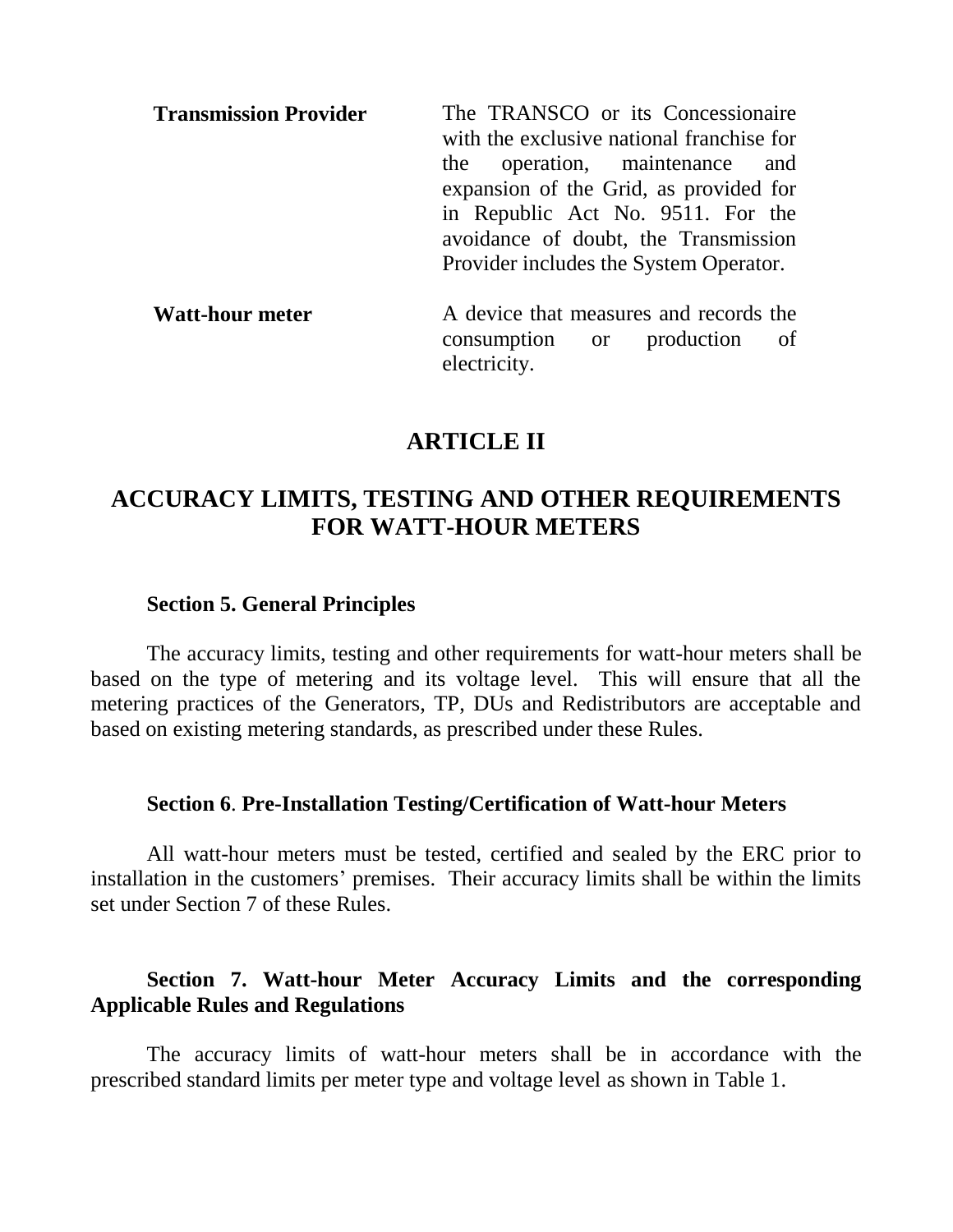The applicable metering-related rules and regulations to be followed by the Generators, TP, DUs and Redistributors shall be based on the type and voltage level of the metering installation. These rules and regulations pertain to metering point location, measurement, interval data, and other metering equipment, such as cabinets, enclosures, seals, test switch, conduits and wiring provisions.

| <b>Meter Type</b>                                                                                          | <b>Voltage</b><br><b>Level</b>  | <b>Accuracy limits</b>                                                                                                                                                                        | <b>Applicable</b><br><b>Metering Rules</b><br>and regulations                                                                                     |  |
|------------------------------------------------------------------------------------------------------------|---------------------------------|-----------------------------------------------------------------------------------------------------------------------------------------------------------------------------------------------|---------------------------------------------------------------------------------------------------------------------------------------------------|--|
| Single phase self-<br>contained meters,<br>including 2-<br>element set-up<br>(e.g., Form 12 or<br>Form 25) | 600 Volts<br>and below          | The<br>shall<br>meter<br>an allowable<br>have<br>average error within<br>$+/-$ 0.5% or better                                                                                                 | Article<br>V,<br>Resolution No. 12,<br>Series 2009                                                                                                |  |
| Three phase self-<br>contained meters<br>and all Instrument<br>Transformer-rated<br>meters                 | <b>Below</b><br>69,000<br>Volts | The<br>shall<br>meter<br>an allowable<br>have<br>average error within<br>$+/-$ 0.2% for IEC<br>standard meters; or<br>within $+/-$ 0.2% for<br><b>ANSI</b><br>standard<br>meters or better    | $7\overline{ }$<br>of<br>Chapter<br>the<br>Philippine<br>Distribution<br>Code<br>(PDC) /<br>IEC 62053.22<br>2003-01 Edition /<br>ANCI C12.20-2015 |  |
| Three phase<br>Instrument<br>Transformer-rated<br>meters                                                   | 69,000<br>Volts<br>and above    | The<br>shall<br>meter<br>allowable<br>have<br>an<br>average error within<br>$+/-$ 0.2% for IEC<br>standard meters; or<br>within $+/-$ 0.2% for<br><b>ANSI</b><br>standard<br>meters or better | Chapter 9 of the<br>Philippine<br>Grid<br>Code (PGC) /<br>IEC 62053.22<br>2003-01 Edition /<br><b>ANCI C12.20-2015</b>                            |  |

**Table-1: Meter Accuracy Limits and Applicable Rules and Regulations**

The actual modifications must be undertaken by the Generators, TP and DUs to comply with the new requirements under these Rules.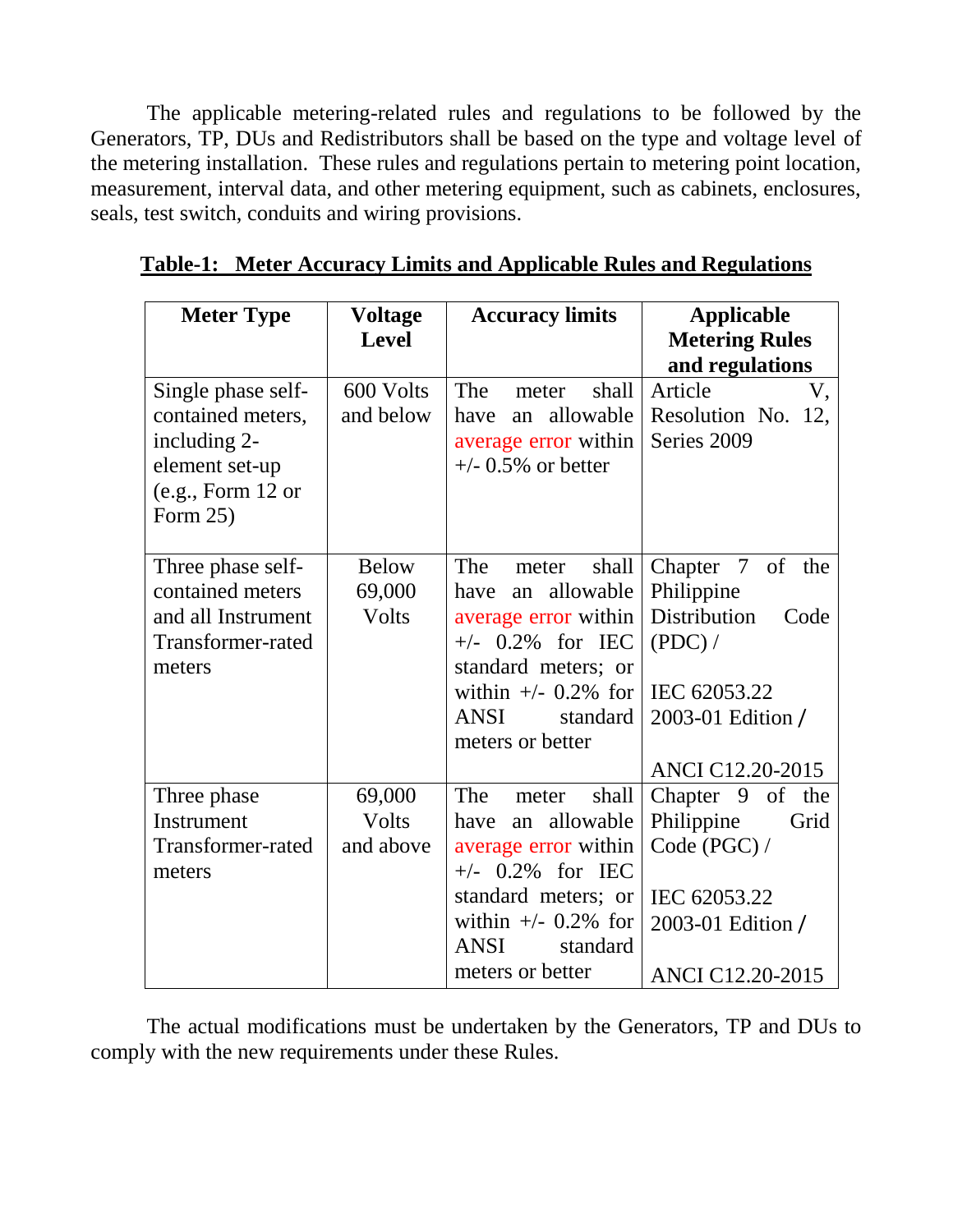### **Section 8. In-Service Testing Requirements for Watt-hour Meter**

All DU meters that are in service should be tested in accordance with the Statistical Sampling Program for In-service Meters, pursuant to Article VI of Resolution No. 12, Series of 2009 otherwise known as the *"Rules and Procedures for the Test and Maintenance of Electric Meters of Distribution Utilities,", as amended in Resolution No. 21, Series of 2013 and Resolution No 14, Series of 2017.* 

All Generators and TP meters that are in-service should be tested in accordance with Chapter 9 of the Philippine Grid Code (PGC) 2016 Edition.

# **ARTICLE III**

# **ACCURACY LIMITS, TESTING AND OTHER REQUIREMENTS FOR INSTRUMENT TRANSFORMERS**

#### **Section 9. General Principles**

The accuracy limits, testing and other requirements for instrument transformers shall be based on its voltage level. This will ensure that all the practices of Generators, TP, DUs and Redistributors are in accordance with existing metering standards, as prescribed under these Rules.

#### **Section 10**. **Testing/Certification of Instrument Transformers**

All instrument transformers of DUs must be tested and certified by the ERC prior to installation in the customers' premises. ERC stickers shall be attached to the instrument transformers by the ERC as warranty that they are acceptable to be used in service. Their accuracy limits shall be within the limits set under Section 11 of these Rules.

All instrument transformers of the Generators and TP must be tested in accordance with Chapter 9 of the PGC.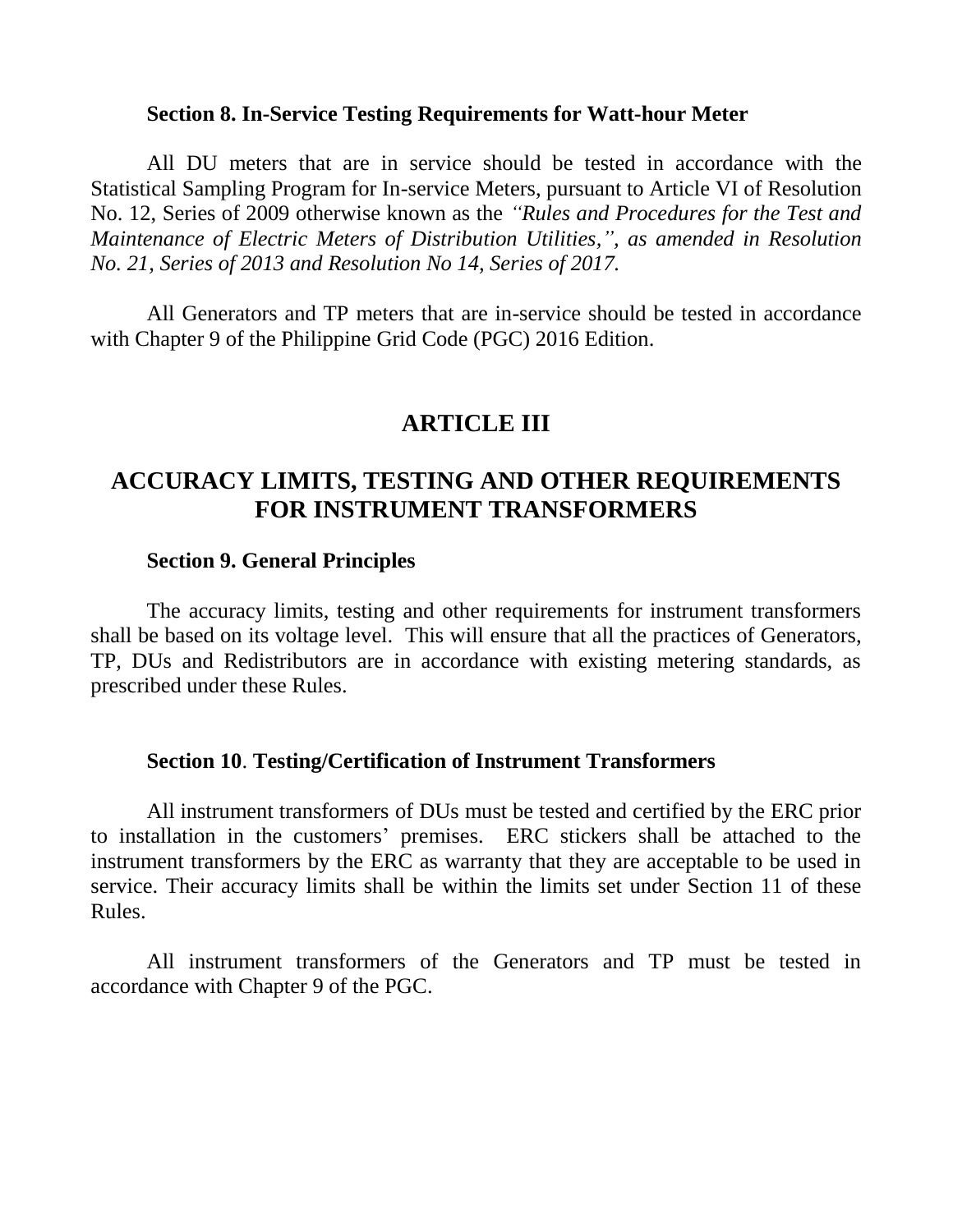## **Section 11. Accuracy Limits for Instrument Transformers and Applicable Rules and Regulations**

The accuracy class of an instrument transformer will define its accuracy limits under certain prescribed conditions. The accuracy class of the Instrument Transformers is described in Table 2:

| <b>Voltage</b><br><b>Level</b> | <b>Instrument Transformer Accuracy</b><br>class        | <b>Applicable</b><br><b>Rules</b> |
|--------------------------------|--------------------------------------------------------|-----------------------------------|
| <b>Below</b>                   | The instrument transformer shall have                  | Chapter 7 of the                  |
| 69,000                         | an accuracy class of 0.2 or better for                 | Philippine                        |
| Volts                          | Instrument Transformers compliant to                   | Distribution                      |
|                                | IEC standards; or                                      | Code (PDC).                       |
|                                | have an accuracy class of 0.3 or better                |                                   |
|                                | for Instrument Transformers compliant                  |                                   |
|                                | to ANSI standards                                      |                                   |
| 69,000                         | The instrument transformer shall have                  | Chapter 9 of the                  |
| <b>Volts</b><br>and            | an accuracy class of 0.2 or better for Philippine Grid |                                   |
| above                          | Instrument Transformers compliant to                   | Code (PGC)                        |
|                                | IEC standards; or                                      |                                   |
|                                | have an accuracy class of 0.3 or better                |                                   |
|                                | for Instrument Transformers compliant                  |                                   |
|                                | to ANSI standards                                      |                                   |

## **Table-2: Instrument Transformer Accuracy Class**

For each of the accuracy class described under Table-2 above, the accuracy limits for Instrument Transformers compliant to ANSI or IEC standards are as follows:

## **Table-3a: ANSI Standard Accuracy Limits per Instrument Transformer Accuracy Class**

| <b>Standard</b>  | <b>Accuracy</b> | 100% Rated     | 10% Rated      |  |
|------------------|-----------------|----------------|----------------|--|
|                  | <b>Class</b>    | <b>Current</b> | <b>Current</b> |  |
| ANSI IEEE C57.13 | 0.3             | $+/-$ 0.3%     | $+/-0.6%$      |  |
| <b>ANSI IEEE</b> | 0.15            | $+/-$ 0.15%    | $+/-0.3%$      |  |
| C57.13.6         |                 |                |                |  |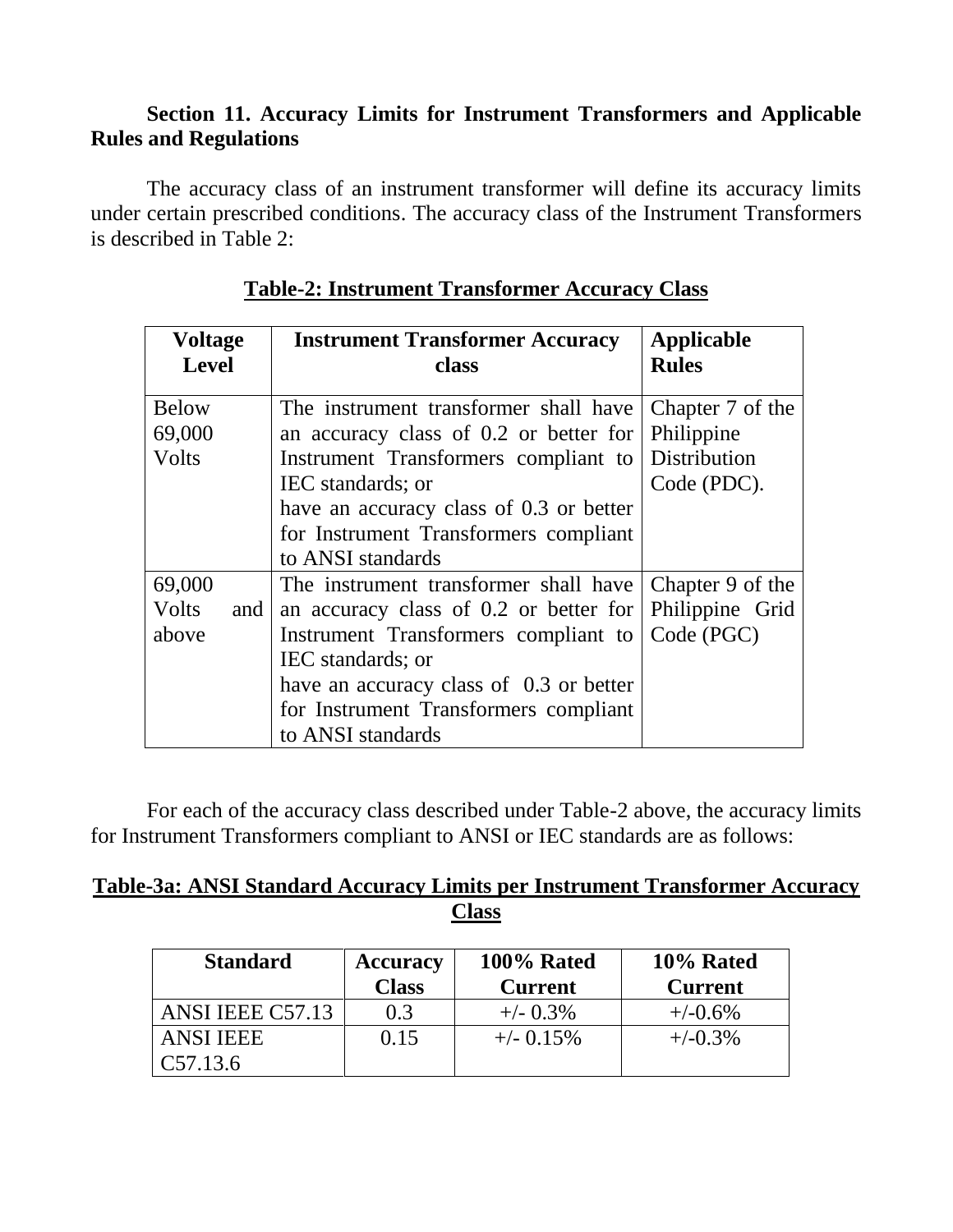## **Table-3b: IEC Standard Accuracy Limit per Instrument Transformer Accuracy Class**

| <b>Standard</b> | <b>Accuracy</b> | 100%           | 20%            | 10%            |
|-----------------|-----------------|----------------|----------------|----------------|
|                 | <b>Class</b>    | <b>Rated</b>   | <b>Rated</b>   | <b>Rated</b>   |
|                 |                 | <b>Current</b> | <b>Current</b> | <b>Current</b> |
| IEC 60044-1     | 0.2             | $+/-$ 0.2%     | $+/-$ 0.35%    | $+/-$ 0.75%    |

The actual modifications must be undertaken by the Generators, TP and DUs to comply with the new requirements under these Rules.

### **Section 12**. **Secondary Burden**

The burden in each phase of the instrument transformers shall not exceed its specified burden. Instrument transformers shall be connected only to a revenue meter with a burden that will not affect the accuracy of the measurement. When installed in service, the connection of the leads shall be checked against the polarity markings of the instrument transformer using an industry-accepted methodology.

### **Section 13. Commissioning Test Requirements**

Upon installation of all instrument transformers in the customers' premises, the Generators, TP and DUs shall conduct visual inspection of said facilities to ensure proper installation has been done and that the same is suitable for commissioning. The visual check will include comparing equipment nameplate data with the design specifications, checking the physical condition, equipment cleanliness, grounding and wiring continuity check. The Commissioning Test conducted by the Generators, TP and DUs may be witnessed by the customer and/or representatives.

### **Section 14**. **In-Service Testing Requirements**

All instrument transformers should remain accurate while in-service. All instrument transformers used by Generators and TP that are in-service should be tested in accordance with Chapter 9 of the Philippine Grid Code (PGC) 2016 Edition. The Generators, TP and DUs or ERC shall conduct visual inspection of the instrument transformers to check for signs of physical damage, discolored terminals that may be due to overloading, change in texture or appearance of the insulation of the bushings